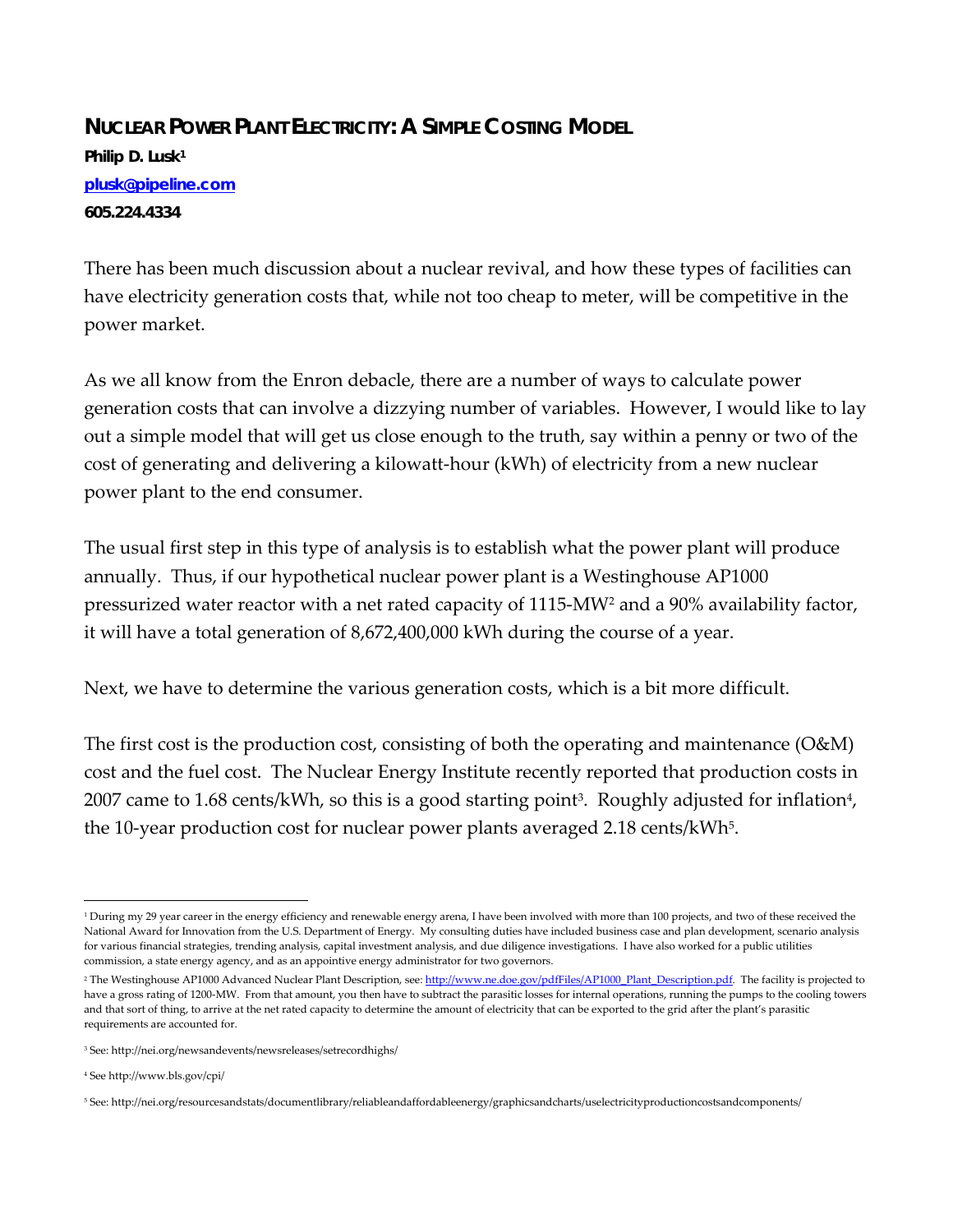## *NUCLEAR POWER PLANT ELECTRICITY: A SIMPLE COSTING MODEL*

Also needing to be included in the production cost are the costs of the eventual decommissioning of the facility and the cost of disposing of the highly radioactive fuel rods. While the federal government already collects a fee for nuclear waste disposal, $\epsilon$  the U.S. Department of Energy has a \$7 billion liability for long-term waste management that is not included in current industry production cost estimates. Also, in addition to rising decommissioning costs, the nuclear industry is also installing new infrastructure (replacing the World War II-era gaseous diffusion technology used to enrich uranium with centrifuges) that will have to be paid for. Therefore, it is a reasonable expectation that overall production costs for nuclear electricity will increase.

One early reviewer of this paper noted that a median estimate of O&M cost would now be on the order of 3.00 cents/kWh, and that the enriched uranium fuel cost would add roughly another 1.50 cents/kWh. For discussion's sake, let's say that, all in, the future production costs for a new nuclear plant will be 4.50 cents/kWh.

The second cost item is accounting for the plant's capital costs. The loan lifetime and the interest rate for the borrowed money are the key factors. And, while there is no current data of the long-term borrowing rates by investor-owned utilities for building new nuclear power plants, a proxy will get us close.

For example, Bloomberg<sup>7</sup> shows that a 30-year triple-A rated, tax-exempt insured revenue bond has a current interest rate of 5.14%. Rural electrification loan interest rates<sup>8</sup> for a comparable period are now 4.75%. We know that the cost of borrowing money will unlikely be lower than these rates, but how much higher will they be?

*"…nuclear ownership entails a special set of risks that require an owner to adjust the corporate capital structure, liquidity sources and risk management procedures to address the financial exposure. All else being equal, the large scale of individual nuclear plants, their high capital cost and fixed expenses, and stringent safety regulations cause these facilities to have a low incidence of failure but a high economic consequence of outage or failure. For this reason, nuclear ownership requires more conservative financial planning and greater financial liquidity than would be required of a generation company without nuclear exposure9."* 

 $\overline{a}$ 6 The fee, one mil (one-tenth of a cent) per kilowatt-hour of nuclear-generated electricity, is collected from utility customers. This money goes into the Nuclear Waste Fund. As of late 2007, payments and interest credited to the Fund totaled \$27.2 billion.

<sup>7</sup> http://www.bloomberg.com/markets/rates/

<sup>8</sup> http://www.usda.gov/rus/electric/rates.shtml

<sup>9</sup> Fitch Ratings. (2006) U.S. Nuclear Power: Credit Implications. See: http://www.fitchratings.com/corporate/reports/report\_frame.cfm?rpt\_id=300084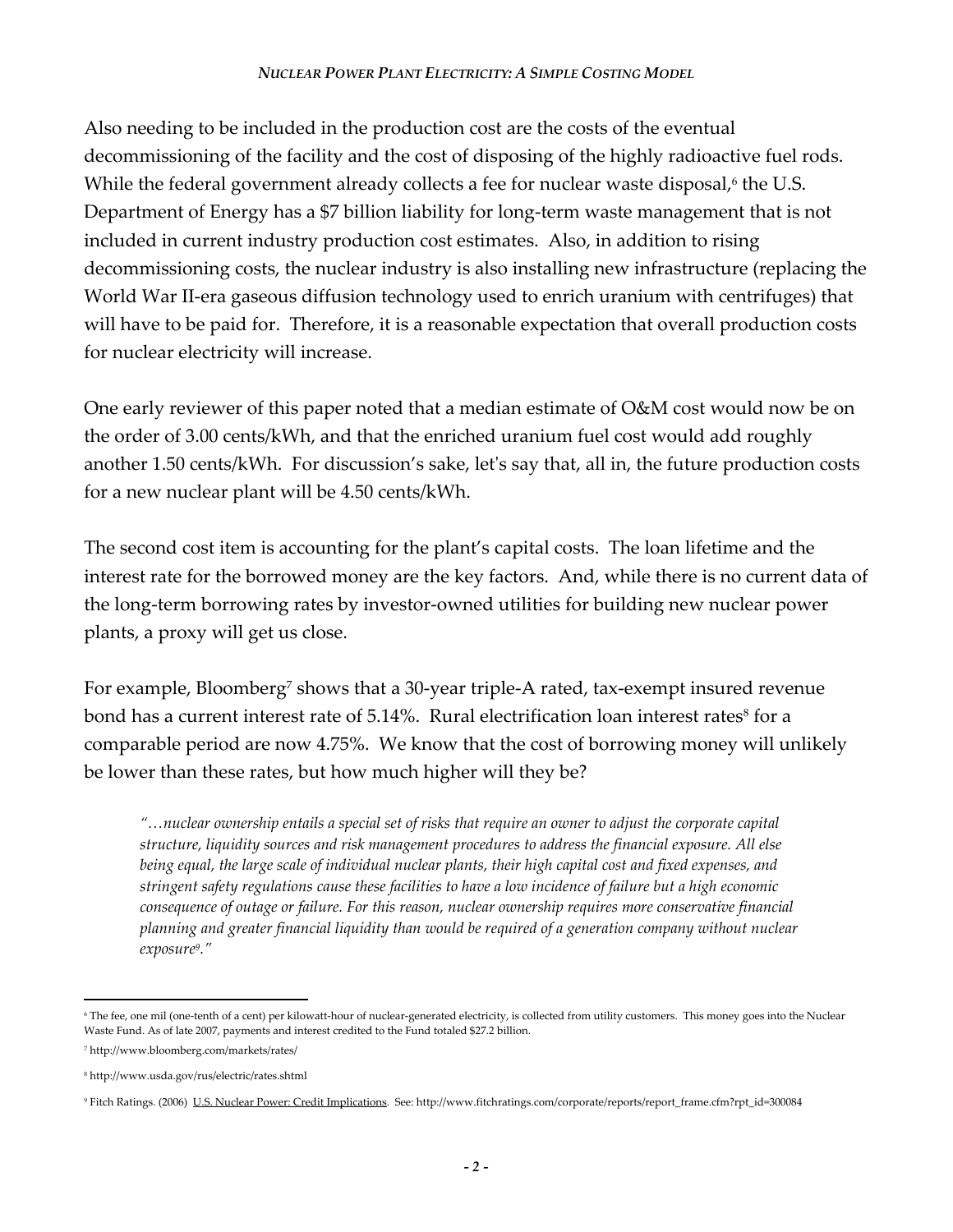To begin our amortization exercise, let us assume that the interest rate will be 7.5% and that the project will be financed for a 30 year period.

What is the cost of building a new nuclear power plant? In this case, it was estimated using recent "turn-key" project cost estimates from Florida that indicated building two Westinghouse AP1100's reactors would cost a total of \$14 billion. To make the math simpler, let's make that one reactor that costs \$7 billion, a net installed capacity cost of \$6,278/MW. While not all new plants may be as costly as these proposed units, it is more than likely that the installed costs for the four major reactor designs now under consideration will be substantially the same.

When these factors are entered into a simple loan spreadsheet<sup>10</sup>, the annual note to the bank is calculated to be \$592,698,650 /year. While this amount would be reduced by using a monthly repayment schedule instead on an annual loan repayment schedule, that's still a pretty big nut to cover $11$ .



Dividing the annual note due to the bank by the net kWh calculated above means that the break-even amortization cost is equal to 6.83 cents/kWh.

The chart provides the amortization curves for the nuclear power plant example based on three different cost levels<sup>12</sup>. The thing to note is that the amortization cost becomes asymptotic after 30 years, meaning

that there is not a great deal of change. For example, if the time period of our example were extended to 60 years (a 100% increase), the amortization declines to only 6.13 cents/kWh, a

 $\overline{a}$ <sup>10</sup> Try this at home... a \$7 billion project financed for a 30 year period at a 7.5% interest rate.

<sup>&</sup>lt;sup>11</sup> The amortization assumes the project is financed with 100% debt. As the investor-owned utilities will likely have to have some skin in the game to get financed, this will only increase the amortization cost as their cost of capital is higher than a lending institution. For example, most electric utilities have a 10-15% return on shareholders equity.

<sup>&</sup>lt;sup>12</sup> The announced costs by Progress Energy in Florida are already about 5% higher than the highest range (\$6,000) projected by Moody's Investment Service last fall.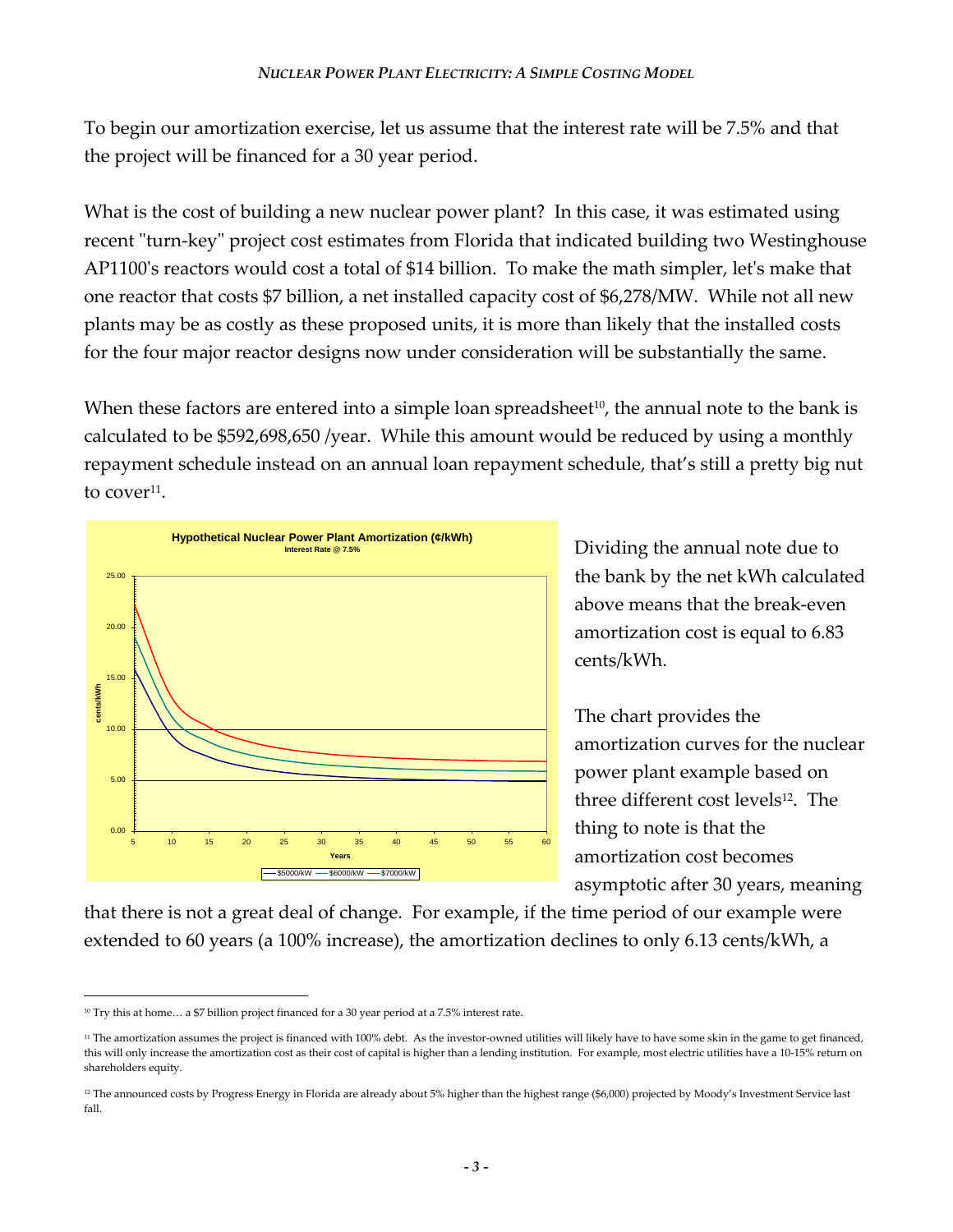reduction of about 10%. This means that capital cost amortization is relatively inelastic with respect to time.

If you want to argue that the interest rate used in the amortization is too high, here you have to work on evaluating the project's risk profile. Do you really think that Wall Street will make a 60 year loan at a 4%-5% interest rate without the backing of the full-faith and credit of the federal government?

*"Proposed federal guarantees of electric utility bonds, while possessing superficial attractiveness to the utilities and their regulators, would have numerous technical and substantive defects. Rather than increasing the amount of investment funds available to the economy, these guarantees would crowd out other borrowers, raising interest costs both to the government and to the private sector in the process13."* 

The third cost that should be included is infrastructure if there were any electric grid upgrades necessary to support the new enterprise. In the Florida example, this was estimated to be a total of \$3 billion for the two reactor project. Using the same process as above, I calculate this will have an amortization of around 1.84 cents/kWh.

Since the electric utility is a for-profit entity, you then have to add on their rate of return on top of the production costs. Let's assume this example has a regulated rate of return equal to 12%, which will add another 1.58 cents/kWh to the generation cost.

Given the assumptions, our total generation cost is now estimated to be 16.65 cents/kWh at the busbar. The busbar is the mythic point where the electrons get on the grid for their transmission and distribution to the end consumer.

The final cost that needs to be included is the transmission and distribution ( $T\&D$ ) of the electrons from the busbar to the end-consumer, which is quite dependent upon location and time of the year<sup>14</sup>. For some utilities<sup>15</sup>, residential T&D averages about 9.50 cents/kWh. In others states, routine T&D costs are estimated to be in the 2.50-3.00 cents/kWh range. Let's just say that the transmission cost adds another 5.00 cents/kWh to the busbar generation cost, meaning that the delivered cost to the end consumer is roughly 19.75 cents/kWh.

 $\overline{a}$ 

<sup>13</sup> The Case against Government Guarantees of Electric Utility Bonds**,** Murray L. Weidenbaum. *Financial Management*, Vol. 3, No. 3 (Autumn, 1974), pp. 24-30.

<sup>&</sup>lt;sup>14</sup> NOTE: T&D should include the inevitable lines losses of electrons, which are routinely estimated to be in the 7%-9% range. Assuming an 8% line loss rate, this would mean the T&D in this example would be a minimum of 1.18 cents/kWh.

<sup>15</sup> See: http://www.bhe.com/residential/energymgr/lifestyle\_elec.cfm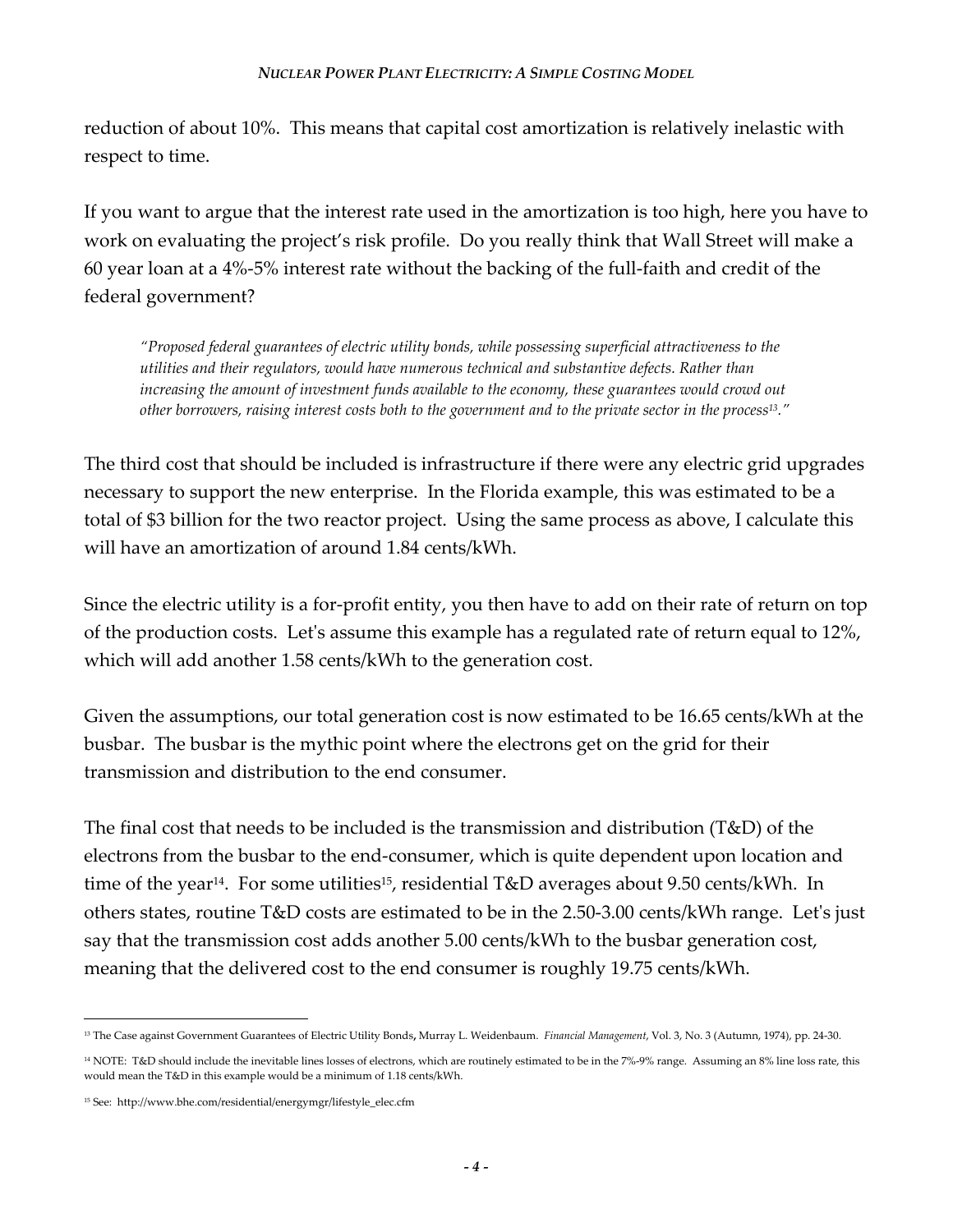| By logic, any conservation,          |
|--------------------------------------|
| efficiency or renewable energy       |
| technology placed on the             |
| customer's side of the meter that    |
| costs less than 19.75 cents/kWh      |
| should be deployed first, as those   |
| options will be more "cost-          |
| effective" than buying the electrons |
| from the nuclear generation          |
| example just presented.              |

| <b>NUCLEAR POWER PLANT GENERATION COSTS (CENTS/KWH)</b> |       |
|---------------------------------------------------------|-------|
| Production                                              | 4.50  |
| Amortization                                            | 6.83  |
| Infrastructure                                          | 1.84  |
| Profit                                                  | 1.58  |
| Sub-Total                                               | 14.75 |
| <b>Transmission and Distribution</b>                    | 5.00  |
| <b>TOTAL</b>                                            | 19.75 |

What are some of the options costing less than new nuclear generation on the customer's side of the meter? They generally include energy efficiency measures, renewable energy resources such as solar and wind power, and decentralized power generators that produce electricity and heat water (combined heat and power or CHP) at the same time. Behind this is the assumption of consumer indifference with respect to energy form. What the consumer cares about are the services which energy provides, not the intrinsic value of a specific energy form. To rephrase one approach to consumer theory--the demand for characteristics--what people desire are services such as comfort, illumination, and so forth, and not nuclear-generated electricity.

Quite simply, energy efficiency is the quickest, cheapest, cleanest way to extend our energy supplies. And, despite three decades of focus, residential and commercial buildings still hold great potential for increased energy efficiency. For example, homeowners may be surprised to find that they could reduce their energy consumption by 20%-40% by sealing leaks around doors and windows, using more efficient appliances and windows, and by changing lightbulbs. As another example, Wal-Mart Stores, self-reportedly the biggest private user of electricity in the world, has proven technologies that will allow their new stores to be 25%-30% more energy efficient than today's. As a last example, unlocking the now hidden potential of CHP at existing industrial operations is estimated to have the potential of around 50 large power plants with roughly the same baseload capacity as nuclear.

While it is difficult to prescribe the specific measures that are more cost-effective than the nuclear power, the essence of evaluating any demand-side program is to develop a "supply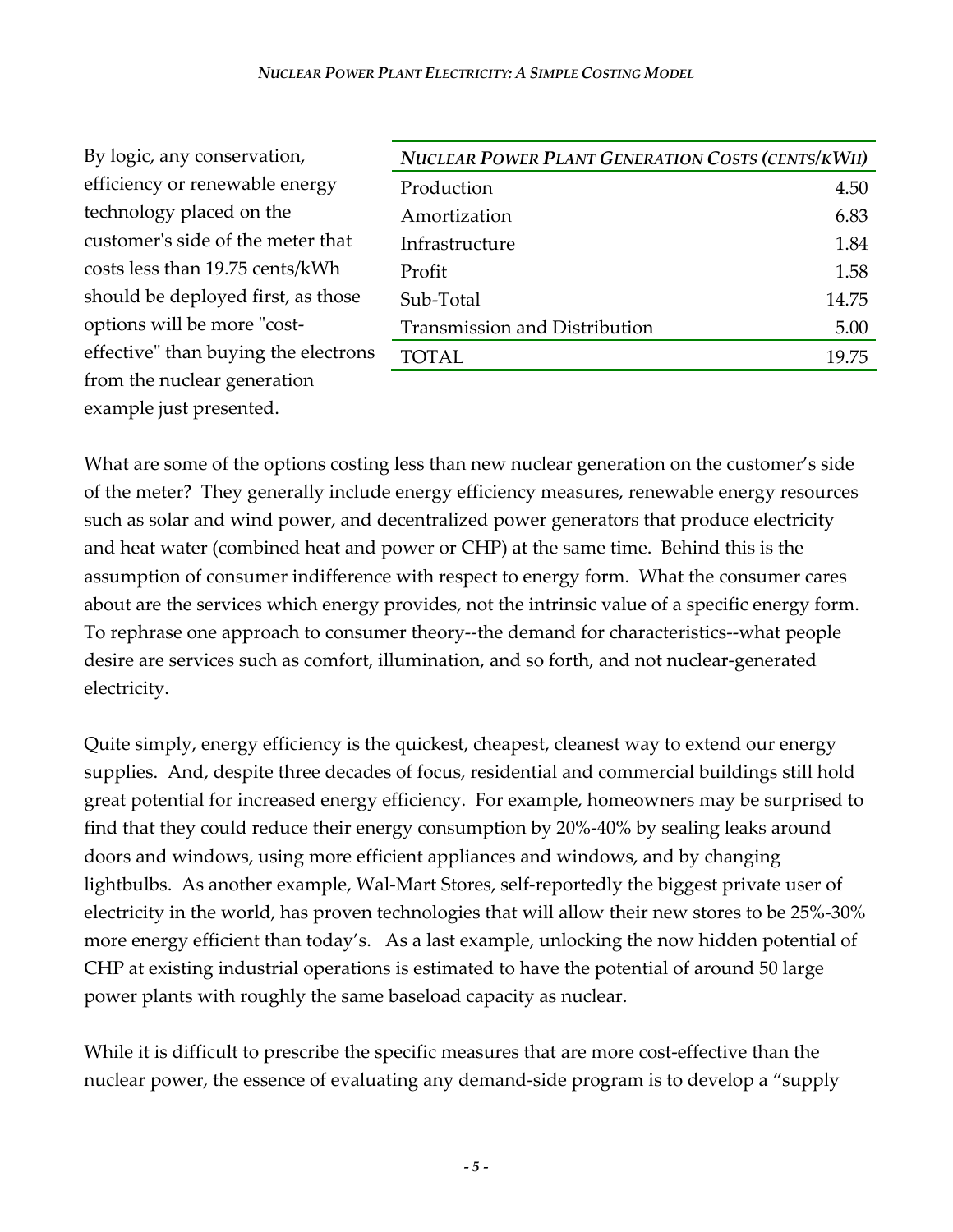curve"16 of the options, so that rational decisions may be made when choosing between competing alternatives<sup>17</sup>. Such a schedule would allow us to rank choices in terms of their cost-effectiveness, since we do not wish to use those options that would increase the relative spending of our energy dollar.

Just to give one example how this is done, the chart is a "supply curve" of 460 of the 600 possible choices identified when energy audits were done for one sample population of institutional buildings<sup>18</sup>. The identified energy options included items such as lighting



 $\overline{a}$ 

upgrades, mechanical equipment such as more efficient chillers, or even renewable energy resources like a wood-fired boiler and solar water heating.

Of these, 439 measures were found to be cost-effective, which is the point where the rising blue line (3% discount rate) crosses over the 1.00

index, meaning that above the line it's no longer economically rational to continue to use more of them. Assuming that all of the options were actually procured, energy consumption for this sample population would have been reduced by almost 26%.

The other lines represent two sensitivity studies, where the discount rate is upped to adjust for investment risk. Using a higher discount rate reduces the number of options that would be employed, and reduces as well the cumulative annual savings resulting from their use. A 7% discount rate, an increase of 133 percentage points compared to the baseline, reduced cumulative savings by 4 percentage points. A 15% discount rate, an increase of 400 percentage points compared to the baseline, reduced cumulative savings by 11 percentage points. This

<sup>&</sup>lt;sup>16</sup> The basic question regards the arcane economic concept of using the marginal vs. incremental cost when making the investment, words that are sometimes used interchangeably. However, when discussing electric power plants, the incremental cost is the delivered cost of new facilities to the end consumer. The marginal cost only relates to the utility's production cost.

<sup>&</sup>lt;sup>17</sup> Meier, A; Wright, J; and Rosenfeld A. 1983. *Supplying Energy Through Greater Efficiency*. Berkeley and Los Angeles: University of California Press.

<sup>&</sup>lt;sup>18</sup> Lusk, P. 1988. *Procuring Energy Efficiency in Public Buildings*. Master's Thesis. Also presented at International Symposium on Energy Options for the Year 2000: Contemporary Concepts in Technology and Policy, Wilmington, DE.